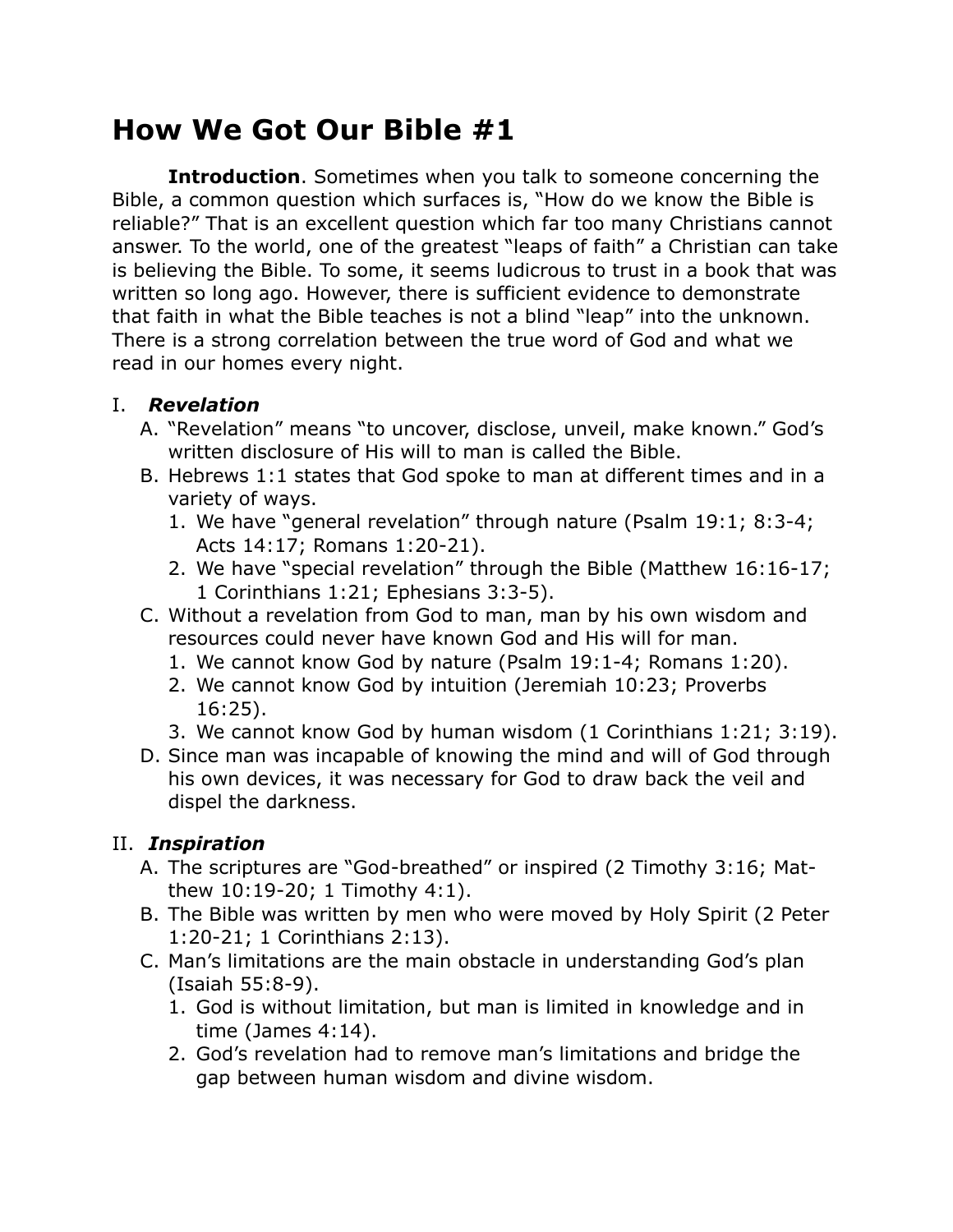#### III. *How Ancient Books Were Made*

- A. Materials:
	- 1. Clay tablets (Ezekiel 4:1).
	- 2. Stone (Exodus 31:18).
	- 3. Wood (Isaiah 30:8).
	- 4. Leather (Jeremiah 36:23; 2 Timothy 4:13).
	- 5. Papyrus (2 John 12).
	- 6. Parchment (2 Timothy 4:13).
- B. Forms:
	- 1. Scrolls.
	- 2. Codices.
- C. Styles:
	- 1. Uncials were the earliest manuscripts, written with carefully executed letters like our capitals.
	- 2. Cursives were written rapidly and were used for non-literary documents (letters, receipts, etc.). Abbreviations were common in these documents.
	- 3. Minuscules (modified cursives) became popular in the ninth century in book or codice form.
- D. Aids:
	- 1. Chapter divisions.
		- a) The oldest system known to us is found in margins of Codex Vaticanus of the fourth century. These sections were smaller than our modern chapter divisions.
		- b) Stephen Langton, a professor at the University of Paris and afterward Archbishop of Canterbury, divided the Bible into the modern chapter divisions in 1227.
	- 2. Superscriptions and subscriptions.
		- a) In the oldest manuscripts, titles were simple but they became longer and more complex in later copies.
		- b) Subscriptions often included information about the place of writing and the secretary.
	- 3. Punctuation.
		- a) The earliest manuscripts did not have any punctuation and therefore all the letters ran together.
		- b) Later, occasional marks of punctuation began to appear. From the sixth century, the marks increased in frequency.
	- 4. Glosses.
		- a) These were brief explanations of difficult words or phrases, usually written in the margin of manuscripts, but sometimes placed between the lines.
		- b) A Greek manuscript might be glossed with a Latin interlinear, a Latin MS with an Anglo-Saxon interlinear.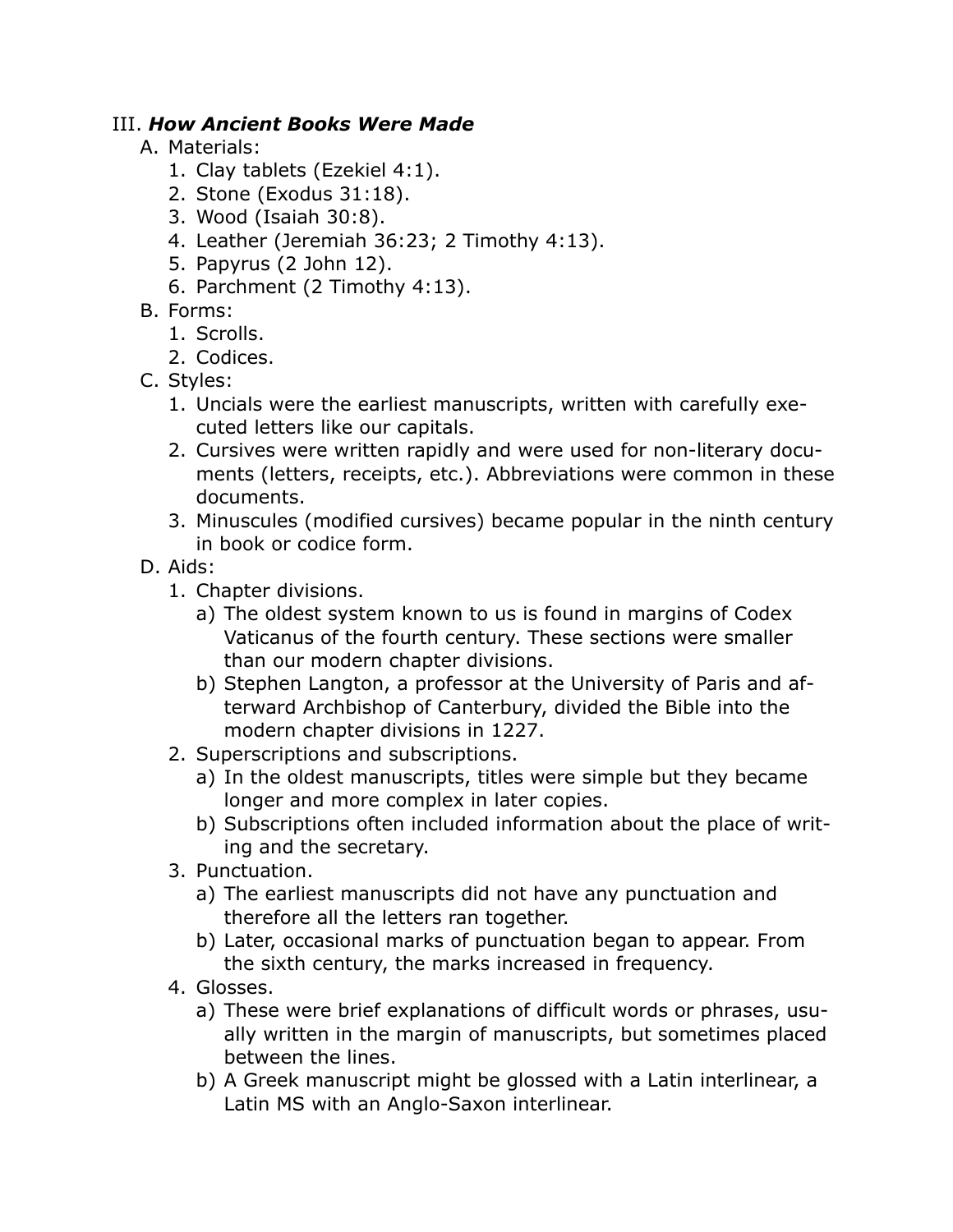- 5. Other aids.
	- a) Chapter titles accompanying each chapter division are in Alexandrinus and most other later manuscripts.
	- b) Prologues supplied readers with information concerning the author, content, and circumstances of the book's composition.
	- c) Eusebius perfected an advanced "Harmony" that is still used in Greek New Testaments.

#### IV. *Languages*

- A. The Old Testament was written in Hebrew. This language was consistently used from Genesis to 2 Chronicles (Luke 11:47-51).
- B. The New Testament was written in Greek (John 19:19-20; Acts 21:37-40).
	- 1. There was a great difference between classical and koine Greek. Classical Greek was used several hundred years before the New Testament.
	- 2. The Greek language lost much of its elegance and finely shaded nuance as a result of its evolution from classic to koine.
- C. There are also small sections in the Old and New Testaments which are written in Aramaic, which was the common language of the Near East until the time of Alexander the Great (Daniel 2:4-7:28; Ezra
	- 4:11-7:26; Mark 5:41; 7:34; Matthew 27:46; 1 Corinthians 16:22).
	- 1. Aramaic is linguistically very close to Hebrew and similar in structure. Aramaic texts in the Bible are written in the same script as Hebrew.
	- 2. In contrast to Hebrew, Aramaic uses a larger vocabulary, including many loan words, and a greater variety of connectives. It also contains an elaborate system of tenses.

## V. *Scribes*

- A. Schools of scribes helped to preserve God's word (Ezra 7:6, 10). Since scribal mistakes were inevitable, various circles of Jewish scholars sprang up at a very early date who were dedicated to the preservation of the Old Testament text.
- B. Approximate dates of their activities:
	- 1. Sopherim (fifth century to third century B.C.).
	- 2. Zugoth (second to first century B.C.).
	- 3. Tanaim (first century B.C. to A.D. 200).
	- 4. Amoraim (A.D. 200-500).
	- 5. Masoretes (A.D. 500-950).
		- a) These were the most well known of the scribal groups. The Masoretes got their name because of their acknowledged depend-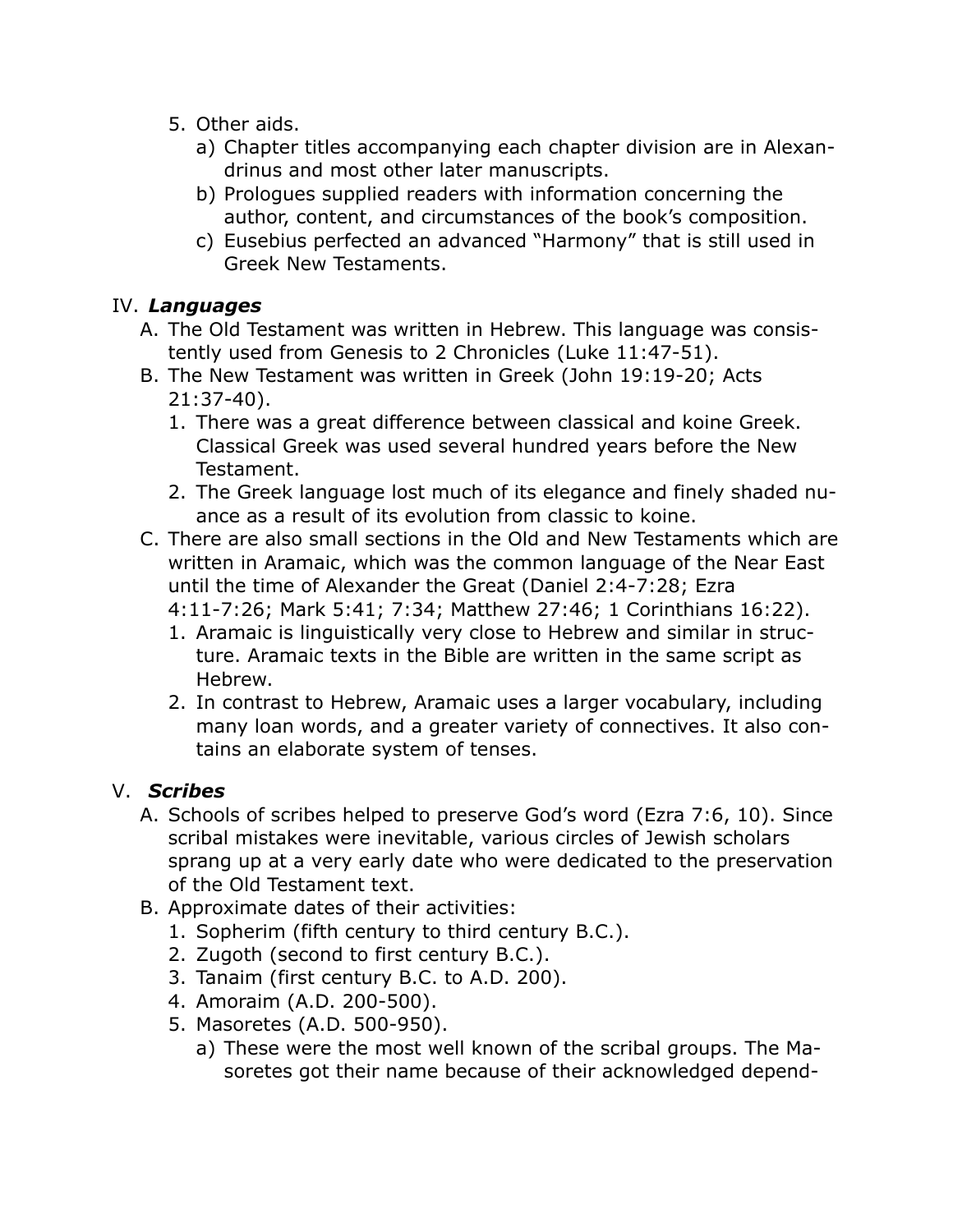ence on the authoritative traditions (Masorah) concerning the text.

- b) The Masoretes are perhaps best known for their system of vowels and accents which they devised for the Hebrew text.
	- (1) All letters in the Hebrew alphabet are consonants. Therefore, the Old Testament was first written without vowels. Although this may seem unusual to us, it was sufficient for the many centuries in which Hebrew continued as a spoken language.
	- (2) When Hebrew was no longer a spoken language, there was an eminent danger that the proper pronunciation of the words in the text would disappear. To meet this danger the Masoretes inserted vowel points above and below the lines of the text.
- c) The Masoretes were not only concerned with details of proper pronunciation; they also sought ways and methods by which they could eliminate scribal slips of addition or omission.
	- (1) They achieved this through intricate procedures of counting. They numbered the verses, words and letters of each book. They counted the number of times each letter was used in each book. They calculated the middle verse, the middle word, and the middle letter of each book.
	- (2) With these complicated safeguards, when a scribe finished making a copy of a book he could then check the accuracy of his work before using it.
		- (a) The absence of very old copies of the Hebrew Bible need not us surprise or disturb us. When a manuscript was properly copied, it was given equal weight with older manuscripts.
		- (b) The disappearance of the ancient Hebrew manuscripts is adequately accounted for, and those which remain may be accepted as exactingly preserving the Masoretic text.
- d) The Masoretes were first class textual critics. Their labors were so productive and their contributions so large that our Hebrew text today is often referred to as "the Masoretic text."

## VI. *The Old Testament Text*

A. The Bible is a very old book, but it is by no means the oldest book in the world. The earliest known examples of writing carry us into the ancient land of Egypt where inscriptions have been found dating as far back as 4000-5000 B.C. This is very important because it was formerly held by skeptical Bible critics that writing was unknown in the days of Moses (approximately 1500 B.C.) and therefore Moses could not have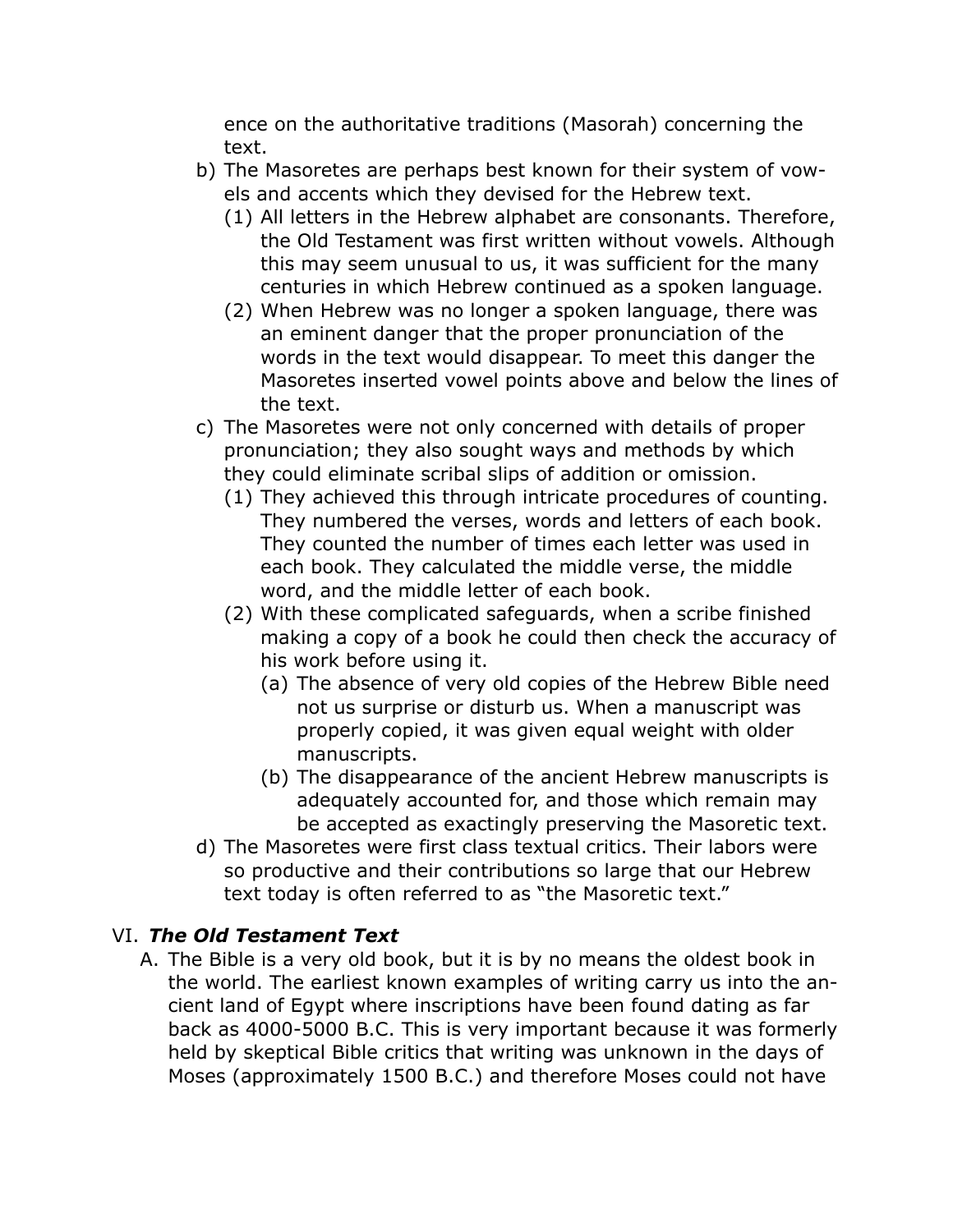been the author of the first five books of the Bible. We now know that writing was generally practiced many centuries before Moses.

- B. The textual witnesses for the Old Testament are not as vast as compared with the multitude of witnesses on the Greek text, nor does the available data appear as impressive. The earliest evidence available for the Old Testament is also the most recently discovered.
- C. The Dead Sea Scrolls.
	- 1. Since 1947, about 40,000 fragments of manuscripts from 500 books, both biblical and nonbiblical, have been discovered in the Dead Sea region. The biblical manuscripts found range in date from the 3rd century B.C. to the 1st century A.D. The manuscripts have had an enormous impact on Old Testament textual studies.
	- 2. Before the discoveries, the earliest Hebrew manuscripts were known as the Cairo Codex and the Leningrad Codex of the Prophets. The Cairo Codex includes the Former and Latter Prophets and is dated at A.D. 895. The Leningrad Codex of the Prophets is slightly later, dating from A.D. 916. Another early Hebrew manuscript is the British Museum Codex of the Pentateuch. It has proved to be a very important witness on the Old Testament text, even though it originates in the tenth or eleventh century.
	- 3. The oldest known manuscript of the entire Old Testament is the Leningrad Codex which was completed in A.D. 1008. Many other manuscripts, of course, are in existence, but these are the basic witnesses to the text of the Old Testament. The latest edition of the current Hebrew Bible (Kittel's Biblia Hebraica) is based on these four Hebrew manuscripts, in particular the Leningrad Codex of the complete Old Testament. The importance of the Dead Sea Scrolls is seen when one considers that the textual evidence in possession now goes back over one thousand years before any of the earliest manuscripts.
		- a) The Jewish scribes looked upon their copies of the scriptures with an almost superstitious respect, which led them to give a ceremonial burial to any copy which was old or worn. Their motive was to prevent the improper use of the material on which the sacred name of God had been inscribed.
		- b) This was a very noble endeavor; however, this ancient custom has deprived us of many early manuscripts, and thus lengthened the gap between the available copies of the text and the Old Testament autographs. Without the discovery of the Dead Sea Scrolls, the time between the autographs and our earliest manuscripts would have been at least 1,400 years.
	- 4. Eleven caves have yielded manuscript material, some of it intact in the form of large scrolls, but most of it consisting of small frag-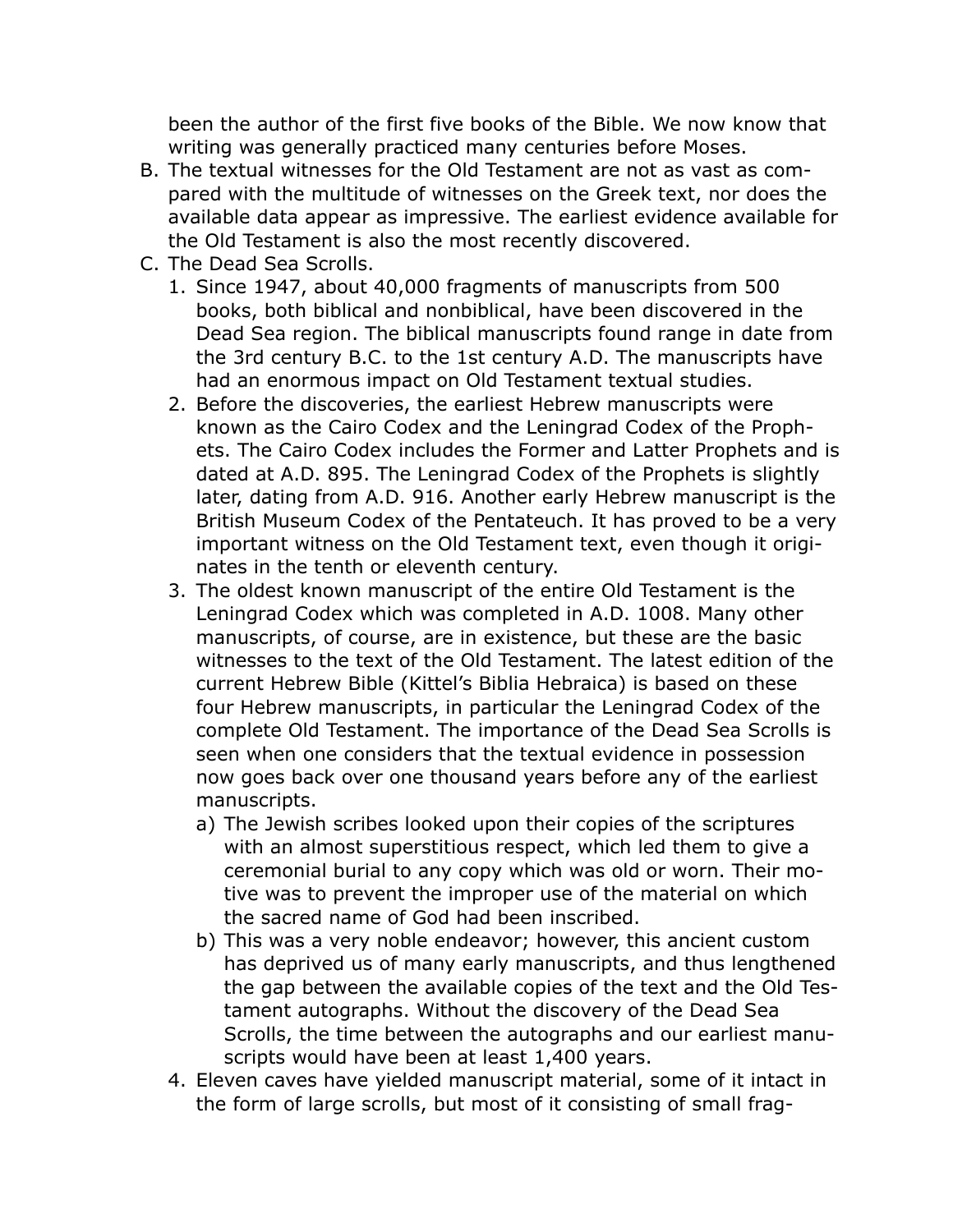ments. Every book of the Old Testament was represented at Qumran except Esther.

- a) The greatest number of the manuscripts come from the Pentateuch (15 of Genesis, 15 of Exodus, 9 of Leviticus, 6 of Numbers and 25 of Deuteronomy), the Latter Prophets (18 of Isaiah, 4 of Jeremiah, 6 of Ezekiel and 8 of the Minor Prophets), and the Psalms (27 manuscripts).
- b) Some of the best known manuscripts are the two Isaiah scrolls from Cave 1 (Isaiah A [a complete text of Isaiah from 125 B.C.] and B), extensive fragments of a Samuel scroll from Cave 4, a scroll of the Psalms from Cave 11 and a commentary on Habakkuk also from Cave 1.
- c) The earliest manuscript is probably that of Samuel, originating in the late 3rd century B.C. To date, approximately 200 biblical manuscripts have been identified among this material, over 100 from Cave 4 alone.
- 5. The most amazing fact of all is realized when the Qumran manuscripts are compared to the 9th and 10th century copies. Within a time frame so large, many discrepancies could have crept in which would cast doubt on the Old Testament text. But the overwhelming majority of variances were nothing more than trivial spelling differences.
	- a) It is fascinating to note that in 1,000 years of copying the Old Testament text of Isaiah 53, only 17 letters are in question out of 166 words.
	- b) Ten of them are simply a matter of spelling, which do not affect the sense. Four more letters are minor stylistic changes, such as conjunctions. The remaining three letters comprise the word "light," which is added in vs. 11, and does not significantly affect the meaning.
- D. Although Old Testament manuscripts are the primary source of evidence, additional materials can offer strong support for textual evidence and accuracy. It is interesting to note that ancient literature was rarely translated into another language. This offhandedly shows the great esteem in which the Bible was held. These additional materials, when used with discretion, can supply missing words of the Masoretic text when it is obviously defective. Also, these materials, with their parallel readings, substantiate the Masoretic text and give it an increased credibility.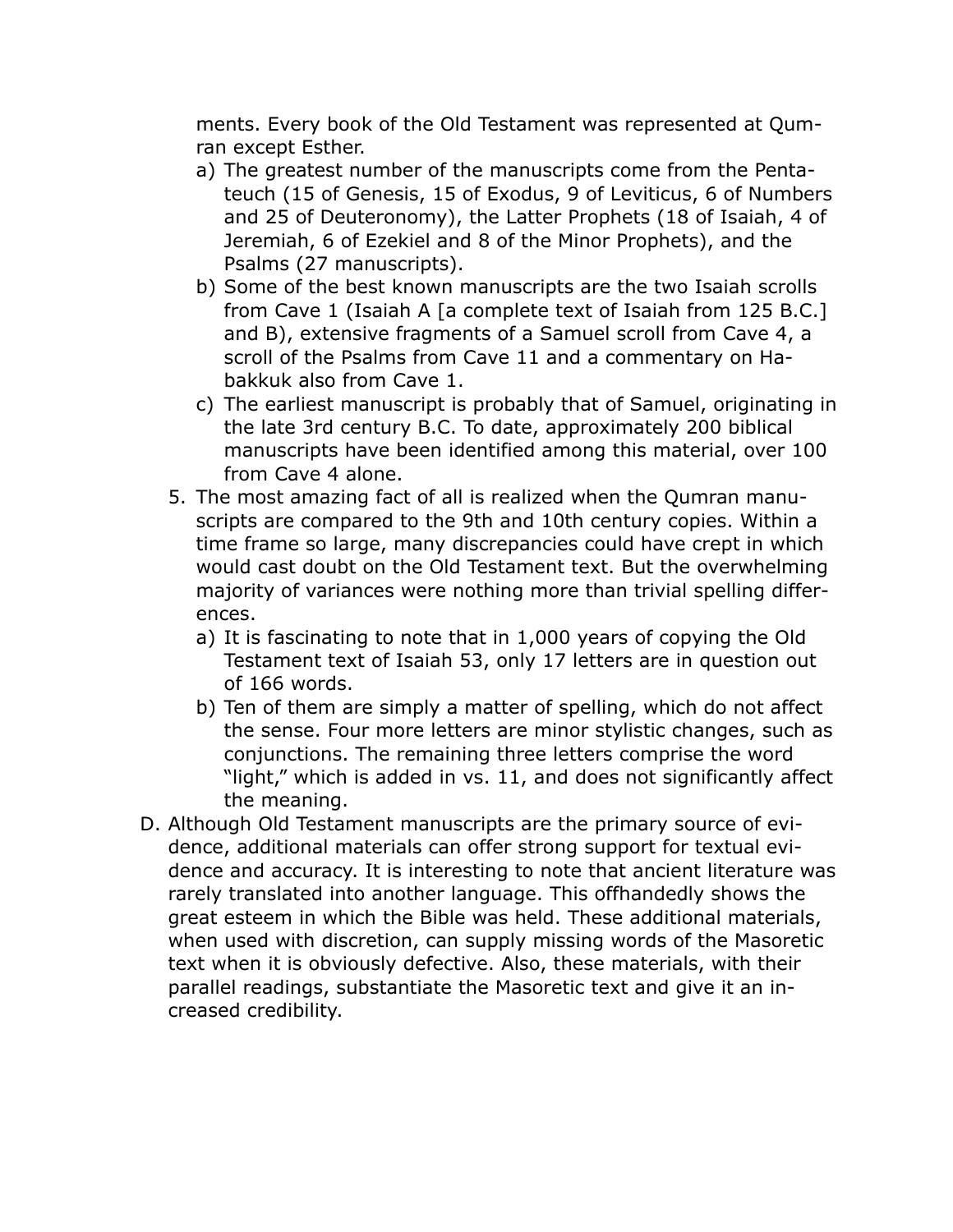- 1. Samaritan Pentateuch.
	- a) The Samaritan Pentateuch is not a translation, but is a form of the Hebrew text itself. Its beginning is traced back to about 400 B.C. when the Samaritans separated themselves from the Jews and built their sanctuary on Mt. Gerazim.
	- b) As a result, the Samaritans adopted their own form of the Hebrew scriptures and only counted the five books of Moses as authoritative.
- 2. Septuagint.
	- a) The word "Septuagint" is derived from the Latin *Septuaginta*, meaning "seventy," and is the common name given to the Greek translation of the Old Testament. According to an unfounded tradition, seventy-two men (six from each of the twelve tribes of Israel) took part in this translation which was completed around 280-250 B.C. The number was rounded off to seventy or LXX.
	- b) This was the text most often quoted by the apostles and inspired writers of the New Testament. In fact, the majority of the 250 quotations in the New Testament made from the Old Testament come from the Septuagint.
- 3. Aramaic Targums.
	- a) After the period of Babylonian captivity, the Jews began the shift to Aramaic as their spoken language. Evidence of this change can be found in the book of Daniel, which contains sections of Aramaic writing.
	- b) In order for the people to understand the reading of the scriptures in public, it was necessary that they be translated or paraphrased in Aramaic. The translations were called targums and began to appear in the 5th century A.D.
- 4. Syriac Peshitta.
	- a) The Syriac translation was begun very early, perhaps as early as the middle of the first century A.D. In its earliest form the Peshitta is in close agreement with the Masoretic text.
	- b) However, there is considerable evidence that it has been unduly influenced by readings of the Septuagint. Nevertheless, the Peshitta is an important tool in the textual criticism of the Old Testament.
- 5. Latin versions.
	- a) There are two main types of the Latin translations, the Old Latin and the Vulgate. The Old Latin dates back to A.D. 150, but it has definite limitations because it is a translation based on the Septuagint.
	- b) The Latin Vulgate, on the other hand, even though later (A.D. 405), is a valuable authority. Jerome spent 15 years translating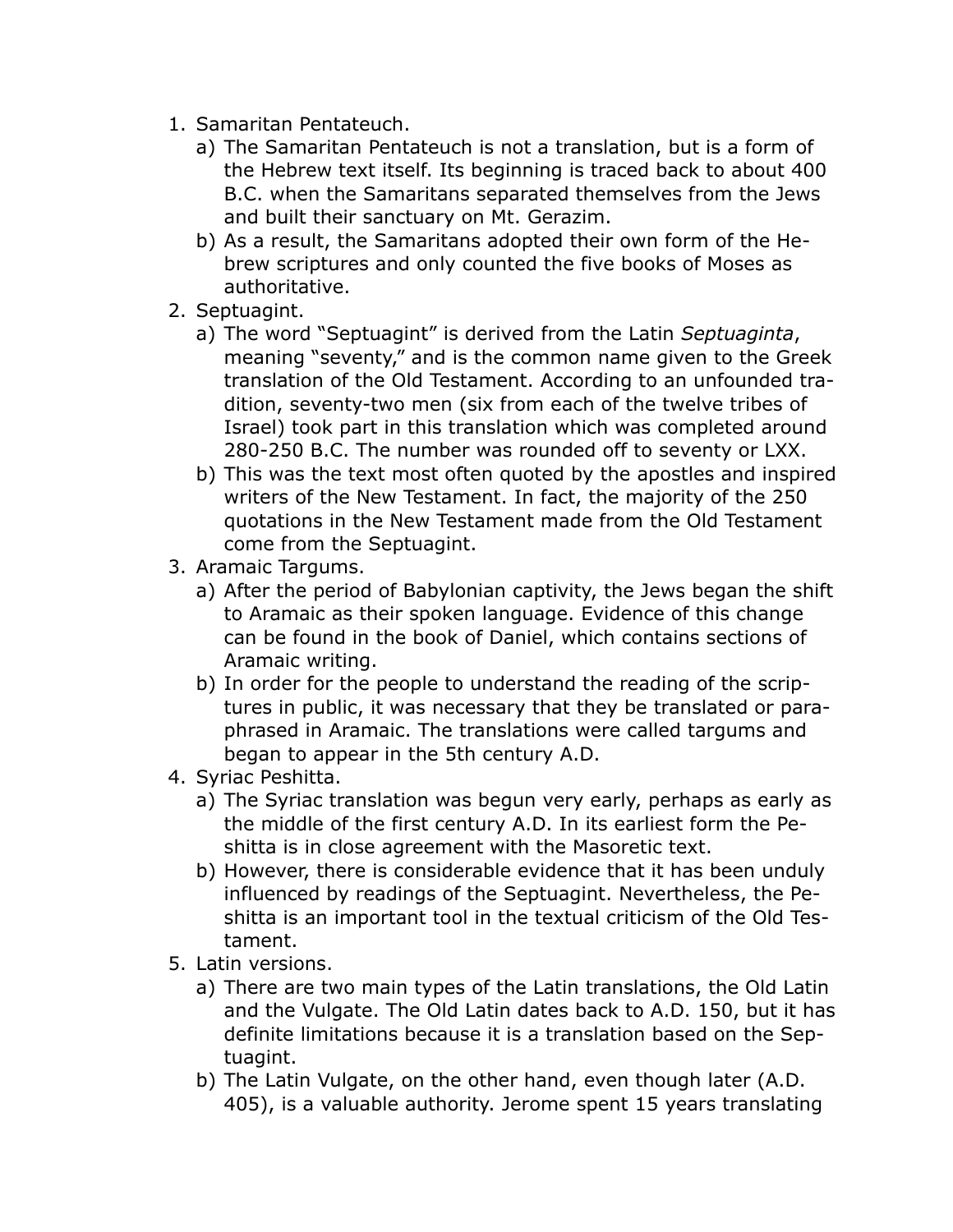directly from Hebrew into Latin. This translation has had an enormous impact on textual study.

#### VII.*The New Testament Text*

- A. There can be no reliable English version unless there is an accurate Greek text. No serious objection can be laid against the Greek text, which means that our faith, based on the New Testament, is secure.
- B. The number of our New Testament manuscripts is vast, almost 5,700 in all. By far, the New Testament is the best-attested book from the ancient world. It is really quite striking to compare the quantities of manuscripts of just the New Testament with the principle Greek and Roman writings which we possess.
	- 1. Homer's *Iliad* is preserved for us on the basis of 643 manuscripts.
	- 2. The writings of Demosthenes survive on the basis of 200 manuscripts.
	- 3. Livy's *History of Rome* is based upon 20 manuscripts.
	- 4. Tacitus' *Annals* is available today on the basis of 20 manuscripts..
	- 5. Caesar's *Gallic Wars* is preserved for us on the basis of 10 manuscripts.
	- 6. The *History of Herodotus* survive on the basis of 8 manuscripts.
	- 7. The *History of Thucydides* is available today on the basis of 8 manuscripts.
	- 8. The writings of Plato survive on the basis of 7 manuscripts.
	- 9. Pliny's *Natural History* is based upon 7 manuscripts.
- C. There are three widely accepted tests to determine the genuineness and authenticity of ancient documents.
	- 1. The first test is bibliographical. This test examines the textual tradition by which the document reaches us. How reliable are the copies? What is the time interval between the original and the earliest extant (existing) copy?
	- 2. The second test is internal. The benefit of doubt to be given to the document itself, not arrogated by the critic to himself. Do not assume fraud unless the author disqualifies himself by contradictions or known factual inaccuracies (Luke 1:1-4; John 19:35; Acts 2:22).
	- 3. The third test is external. Does other historical material confirm or deny the internal testimony? In the case of the New Testament, Tacitus, Josephus, Polycarp, and Papias all give historical accounts which verify the recorded accounts.
- D. Only a few manuscripts contain anything close to a complete New Testament. In fact, the oldest fragment of the New Testament is the John Rylands fragment. The fragment contains John 18:31-33, 37-38 and is dated in the first half of the second century. This fragment was penned less than 100 years after the gospel was written.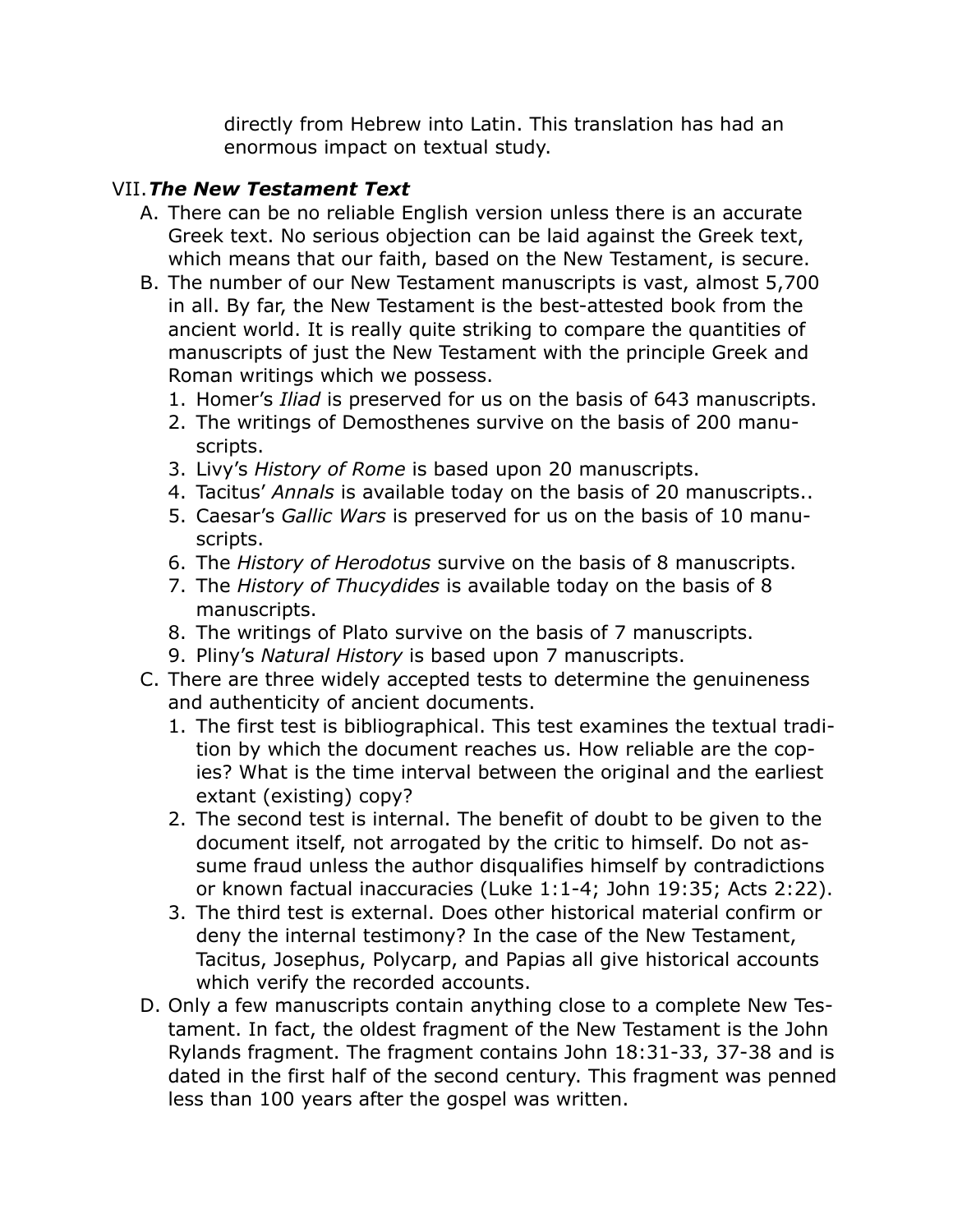- 1. Most of the manuscripts do not contain the entire New Testament for the simple reason that a hand-produced copy of the whole was too bulky for practical use.
- 2. The New Testament was often broken down into separate volumes and this is why most of the existing manuscripts do not contain all of the 27 books. The present manuscripts indicate that four categories were generally followed when making copies of the New Testament.
	- a) The four gospels.
	- b) Acts and the general epistles.
	- c) The epistles of Paul.
	- d) The book of Revelation.
- 3. For dating purposes, there are several factors that help determine the age of a manuscript.
	- a) Materials used.
	- b) Letter size and form.
	- c) Punctuation.
	- d) Text divisions.
	- e) Ornamentation.
	- f) Color of the ink.
	- g) Texture and color of the parchment.
- E. There are six major sources of manuscript evidence for the New Testament.
	- 1. Papyri were written on material made from an Egyptian reed-like plant known as "papyrus." They are the oldest of our documentary evidence, and are mostly fragments of the original letters or books. There are 109 of them in existence.
	- 2. There are 307 known uncials. They are written in capital letters without punctuation and date from the beginning of the 4th century A.D. The most famous of these are the Sinaiticus Codex and Vaticanus Codex.
	- 3. Cursives or minuscules are written in a running hand-style. There are about 2,860 of these in existence and they date from the 9th century A.D.
	- 4. Lectionaries are compilations of selected passages designed to be read in the public worship services. Lectionaries cannot be classified as uncials or cursives because they are copies of both types. About 2,410 lectionaries are in existence.
		- a) Although many lectionaries have been catalogued, the majority of them still await critical analysis.
		- b) They contain all of the New Testament many times over, with the exception of Revelation and parts of Acts.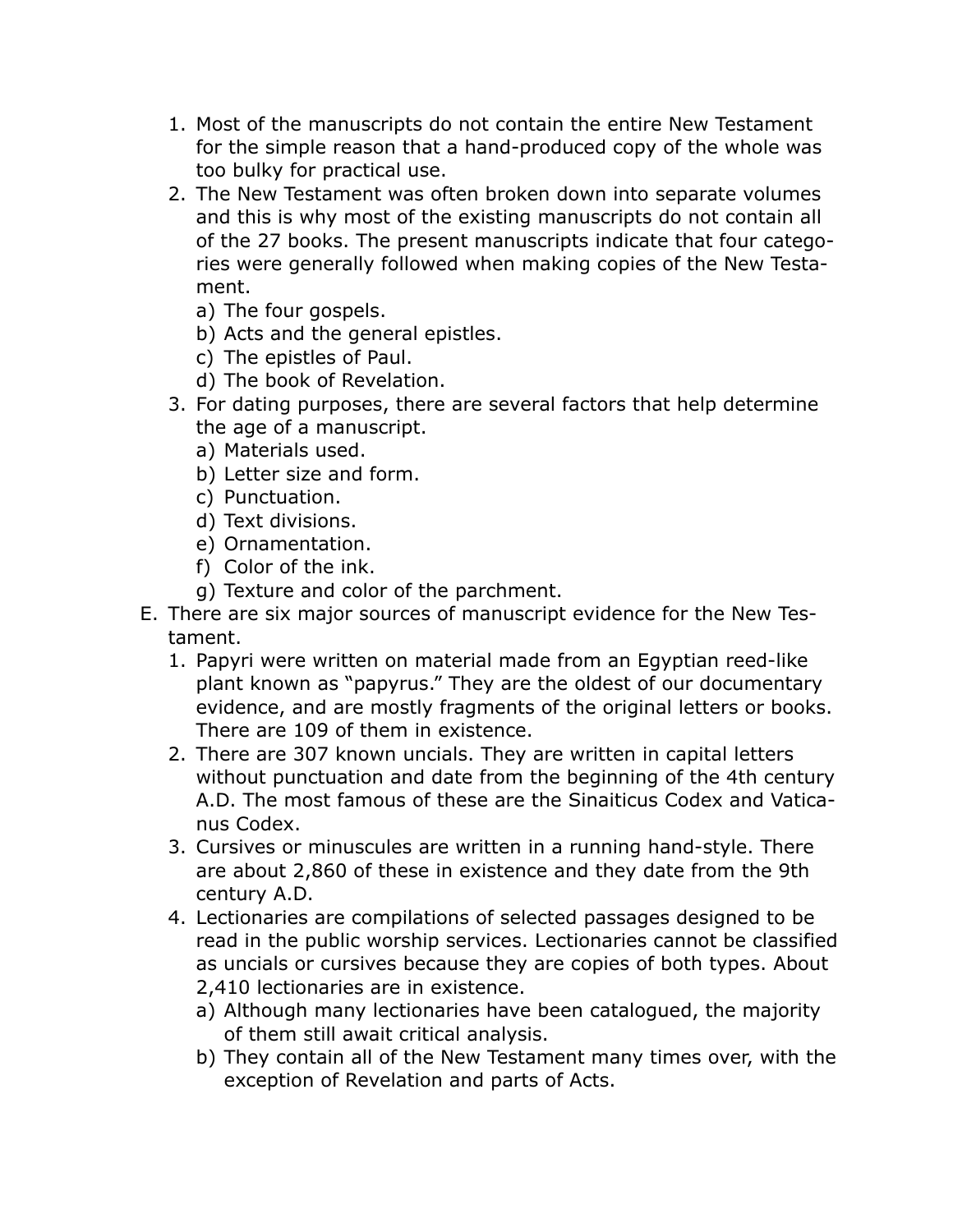- 5. There are also about 19,000 manuscripts of the New Testament which are written in different languages such as Latin, Arabic, and Armenian.
- 6. There are at least 36,000 quotations from Christians and non-Christians who lived near the end of the first century. These men include Origen, Clement of Alexandria, Irenaeus, Ignatius, Justin Martyr, Tertullian, Hippolytus, Cyprian, Papias, Polycarp, and Clement of Rome.
	- a) The writings of these men are so extensive that the New Testament could be virtually reconstructed from them without the use of New Testament manuscripts.
	- b) A word of caution needs to offered, though. Quotes from these sources are sometimes used without verbal accuracy and some copyists were prone to mistakes or to intentional alteration.
- F. C.F. Sitterly wrote, "It is considered by many as providential that the Bible was early translated into different tongues, so that its corruption to any large extent became almost if not altogether an impossibility, since the versions of necessity belonged to parts of the church widely removed from one another and with very diverse doctrinal and institutional tendencies.... Such extreme literalness frequently prevails that the vernacular idiom is entirely set aside and the order and construction of words in the original sources are slavishly followed and even transliterated, so that their bearing on many questions at issue is direct and convincing." F.F. Bruce added, "There is no body of ancient literature in the world which enjoys such a wealth of good textual attestation as the New Testament."

#### VIII.*Preserving The Biblical Text*

- A. People seeking to disprove the Bible claim that there are as many 150,000 variations. But in many ways, this is an exaggerated figure.
	- 1. As we have seen before, there are many more copies of the New Testament than any other ancient book, therefore there will be many more variations.
	- 2. Also, one misspelled word which occurs in 2,000 manuscripts equals 2,000 variations in the mind of the skeptic.
- B. When manuscripts differ, textual critics must make a decision as to the content of the original words. There is more to this than simply choosing the readings of the oldest available manuscripts. Several criteria of textual criticism are used.
	- 1. The quality of the manuscript is preferable to quantity of manuscripts.
	- 2. The more difficult reading is often preferable to the easier one.
	- 3. The shorter reading is usually preferable to the longer one.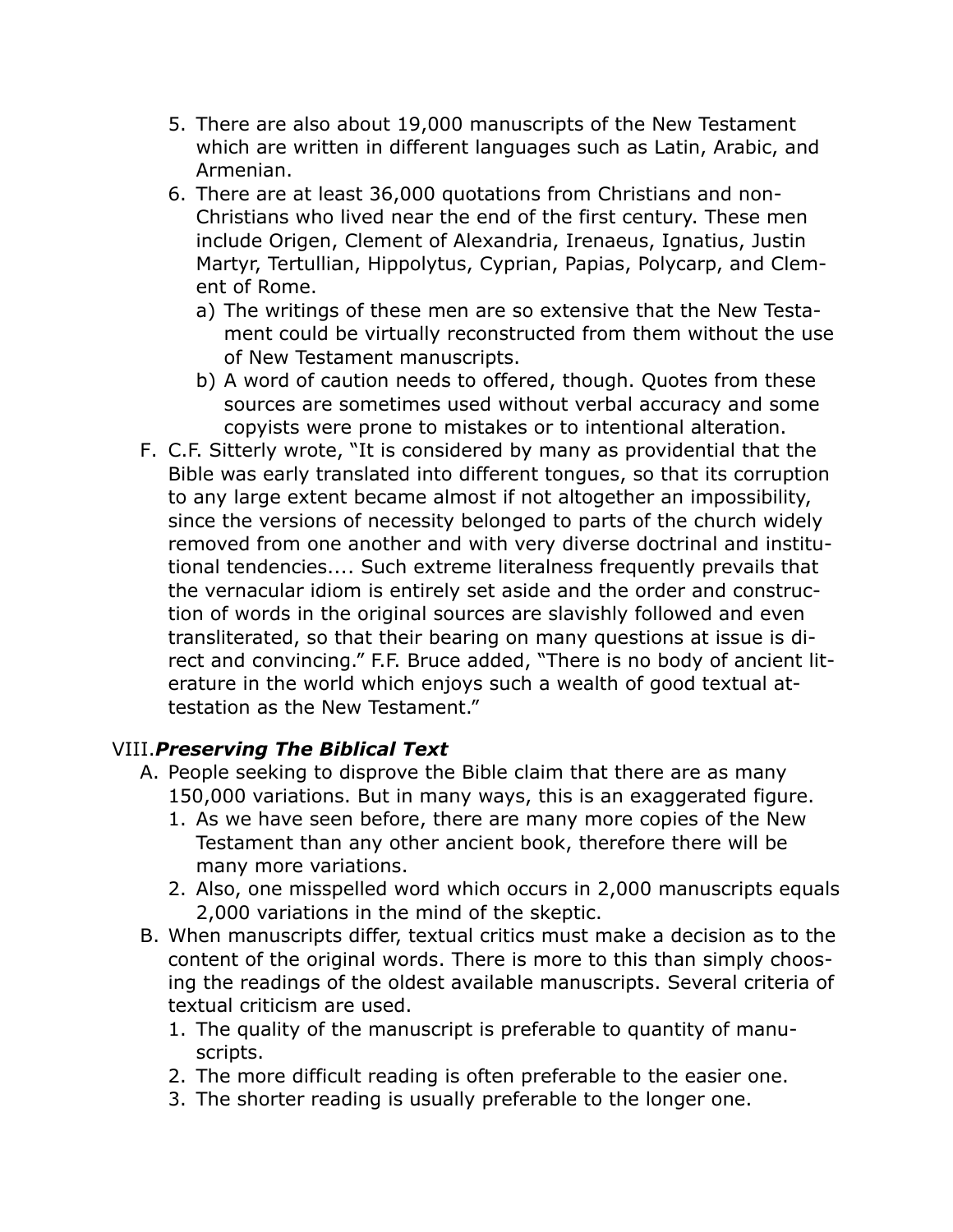- 4. The genealogy of the manuscript is considered.
- 5. The context must ultimately be given the greatest weight.
- C. There are two types of manuscript variations.
	- 1. Unintentional slips or errors of the hand, eye and/or ear.
		- a) All ancient books had to be produced by hand, and no human hand is so exact or eye so sharp as to preclude the possibility of error. Often a scribe with a copy before him mistakes one word for another, and by chance copies down the wrong word. Sometimes a scribe confuses words of similar sound. Also, a scribe can misunderstand a passage due to improper division of the words.
		- b) Errors of omission and addition are common. Most variations are made up of minute details, either obvious scribal blunders or slight changes in spelling, grammar, and word order. These are of no consequence to our text.
	- 2. Purposeful variant readings inserted by the scribe.
		- a) These insertions were not made by dishonest scribes who wanted to tamper with the text. The intention of the scribe is almost always good. They usually only wanted to "correct" what appears to be an error in the text.
		- b) This was often the case when a scribe was copying the gospels. If he found a statement of Jesus in one gospel similar to a statement in another, he would modify one in order that it be in perfect agreement with the other. Changes could have also been made for linguistic, historical, or doctrinal reasons.
		- c) Although the vast majority of variations do not have any bearing on our text, substantial variations do have a bearing. But there are not many substantial variations in the New Testament text (Mark 16:9-20; John 7:53-8:11; Acts 8:37; 9:5-6; 1 John 5:7-8).
			- (1) The variant readings in the manuscripts are not of such a nature that threaten to overthrow our faith.
			- (2) F.J.A. Hort, one of the leading textual critics, said, "The amount of what can in any sense be called substantial variation is but a small fraction of the whole residuary variations, and can hardly form more than a thousandth part of the entire text."
			- (3) Many infidels try to convince us that the Bible is not accurate or credible, but the Bible has stood the test of time. No one has ever brought a claim against the Bible that has shaken its dependability.
- D. Students of the Bible are often troubled to find statements which seem to contradict one another.